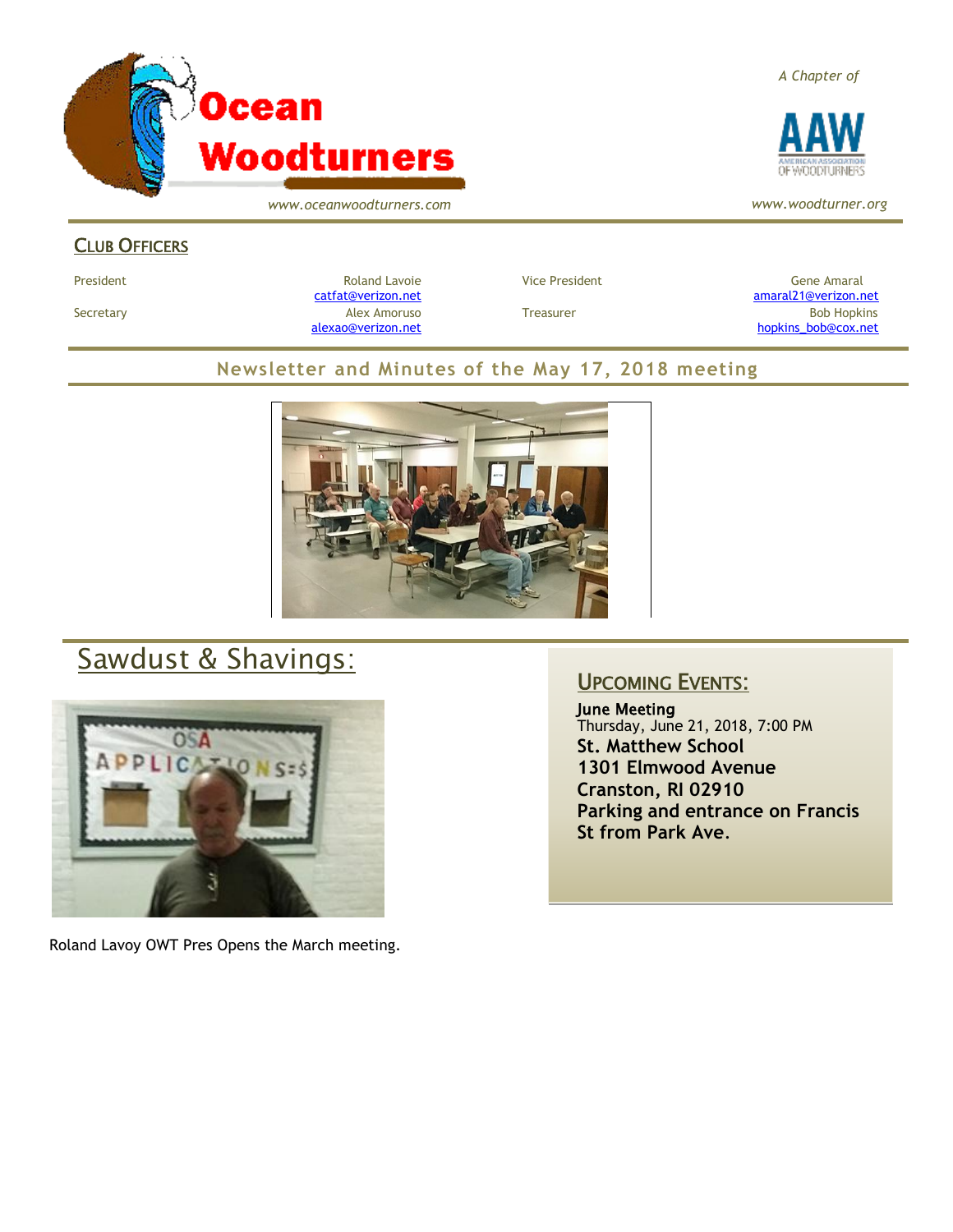## Ocean Woodturners – May 17, 2018

Show and Tell

## Secretary's Notes

Alex Amoruso

New Business Meeting place evaluation

The meeting was attended by 15 members. We had an excellent show and tell

# Treasurer's Report

#### Bob Hopkins

You can pay your dues directly from the website at <http://www.oceanwoodturners.com/dues.cfm>

**Dues:** Club dues are \$25 annually. For members who wish to have a printed Newsletter mailed to them monthly, there is an annual charge of \$5 to cover postage, payable with club dues. All payments should be mailed to:

Bob Hopkins 48 Tilbury Drive, Bristol, RI 02809

# Meeting Minutes

### Roland opened the meeting with 24 members

| Treasurer's Report            | No report |
|-------------------------------|-----------|
| Committee Reports.            |           |
| <b>Program Committee:</b>     | No report |
| <b>Outreach Committee:</b>    | No report |
| <b>Fundraising Committee:</b> | No report |

Show and Tell







Chris Rowe **Rick Bugbee** Roland Lavoy